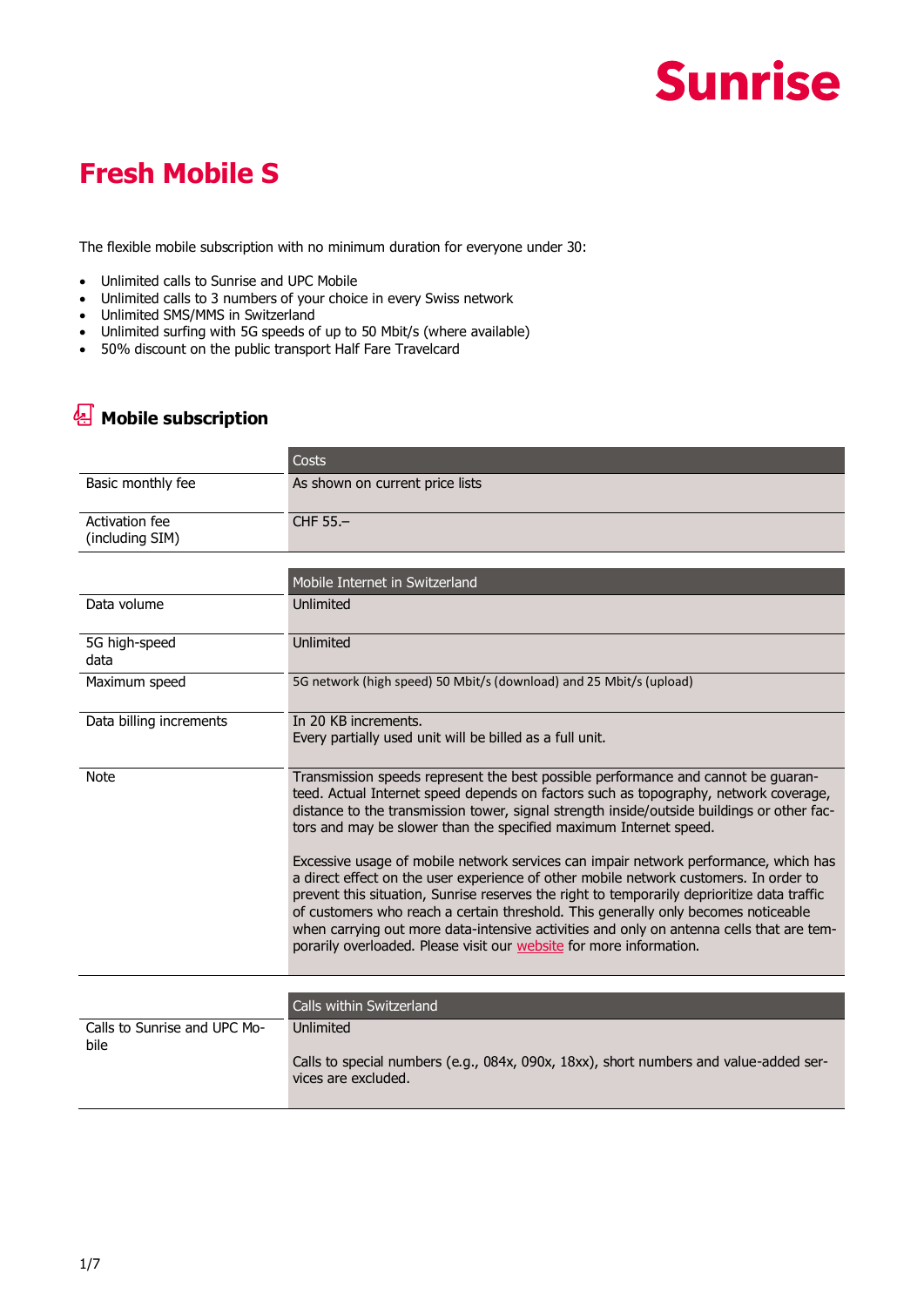|                                         | Calls within Switzerland                                                                                                                                                                                                                                                                                                                    |  |  |
|-----------------------------------------|---------------------------------------------------------------------------------------------------------------------------------------------------------------------------------------------------------------------------------------------------------------------------------------------------------------------------------------------|--|--|
| Calls to other Swiss mobile and         | Unlimited calls to 3 favorite Swiss phone numbers of one's choice.                                                                                                                                                                                                                                                                          |  |  |
| landline networks                       | All other calls CHF 0.55/min.                                                                                                                                                                                                                                                                                                               |  |  |
|                                         | Calls to special numbers (e.g., 084x, 090x, 18xx), short numbers and value-added ser-<br>vices are excluded.                                                                                                                                                                                                                                |  |  |
|                                         | The favorite phone numbers can be changed each month in My Sunrise.                                                                                                                                                                                                                                                                         |  |  |
| SMS, MMS to all<br>Swiss networks       | Unlimited                                                                                                                                                                                                                                                                                                                                   |  |  |
| Incoming calls                          | Free                                                                                                                                                                                                                                                                                                                                        |  |  |
| Special and short numbers               | Calls to special and short numbers are charged at special rates.<br>See price list for special and short numbers.                                                                                                                                                                                                                           |  |  |
|                                         | 084x (0840, 0842, 0844, 0848): The same rates apply for shared cost numbers, regard-<br>less of where in Switzerland the phone call is made from, but no more than 7.5 cen-<br>times per minute (plus VAT, maximum cost for a domestic connection to a landline net-<br>work). Final amount per call is rounded to the nearest 10 centimes. |  |  |
| Blocking value-added service<br>numbers | Chargeable value-added numbers (090x numbers) can be blocked on request.                                                                                                                                                                                                                                                                    |  |  |
| Value-added service numbers             | 0800: Calls to these numbers are free                                                                                                                                                                                                                                                                                                       |  |  |
| Call forwarding                         | Free of charge to the Sunrise mailbox. Otherwise, you will be charged the amount that<br>would be due if you called the forwarding number from your own phone.                                                                                                                                                                              |  |  |
| Listening to voice messages             | Free                                                                                                                                                                                                                                                                                                                                        |  |  |
| Saving<br>voice messages                | 15 days                                                                                                                                                                                                                                                                                                                                     |  |  |
| Call billing increments                 | By the minute. Every partially used minute will be charged as a full minute.                                                                                                                                                                                                                                                                |  |  |
| Connection setup fee                    | <b>None</b>                                                                                                                                                                                                                                                                                                                                 |  |  |
|                                         |                                                                                                                                                                                                                                                                                                                                             |  |  |
|                                         | International calls                                                                                                                                                                                                                                                                                                                         |  |  |
| International calls                     | The prices depend on the country called. If the relevant subscription does not have any<br>credit or if all the credit has been used up, calls to foreign countries will be charged at<br>the standard rate:                                                                                                                                |  |  |
| Standard rates                          | See prices for international calling                                                                                                                                                                                                                                                                                                        |  |  |
| SMS/MMS to foreign countries            | CHF 0.25 per SMS<br>CHF 1.- per MMS                                                                                                                                                                                                                                                                                                         |  |  |
| Call billing increments                 | By the minute. Every partially used minute will be charged as a full minute.                                                                                                                                                                                                                                                                |  |  |
| Connection setup fee                    | None                                                                                                                                                                                                                                                                                                                                        |  |  |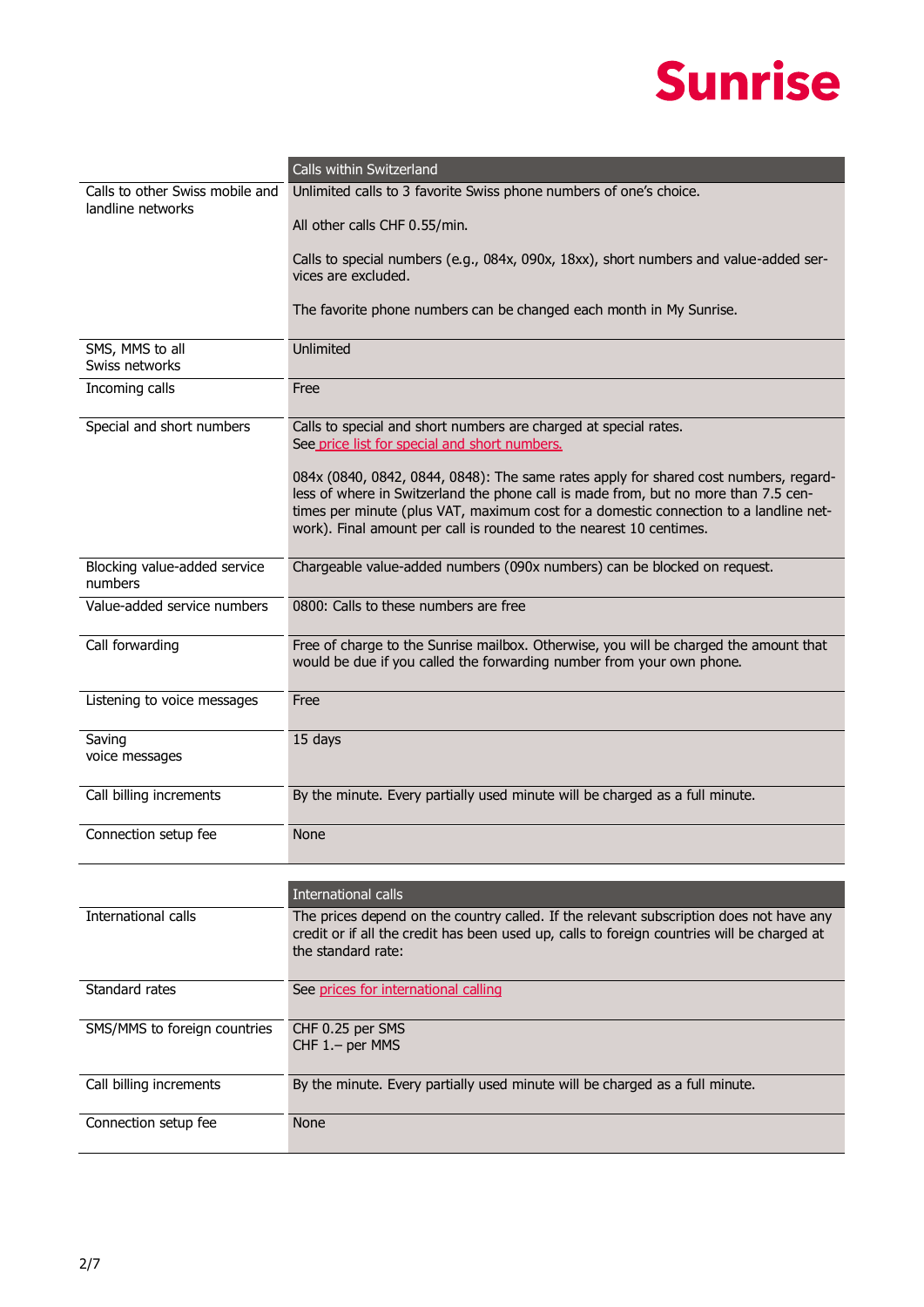|                                                                   | <b>International calls</b>                                                                                                                                                                                                                                                                                                                                                                                                                                               |  |  |  |
|-------------------------------------------------------------------|--------------------------------------------------------------------------------------------------------------------------------------------------------------------------------------------------------------------------------------------------------------------------------------------------------------------------------------------------------------------------------------------------------------------------------------------------------------------------|--|--|--|
| Special and short numbers                                         | Connections to special numbers, short numbers and value-added services abroad are<br>excluded from the standard rate and included calling time credit. These connections<br>may be charged at a higher rate.                                                                                                                                                                                                                                                             |  |  |  |
|                                                                   | Depending on the country and provider, calls to special and short numbers abroad can<br>lead to high costs. See the price list for international value-added service numbers.                                                                                                                                                                                                                                                                                            |  |  |  |
| Toll-free numbers                                                 | Calls to international toll-free numbers are charged at the standard rates for interna-<br>tional calls. A fee may be charged for international toll-free numbers, even if these<br>numbers are marked as free of charge.                                                                                                                                                                                                                                                |  |  |  |
| Calls to participants via a satel-<br>lite connection             | Calls made from Switzerland to participants with a mobile phone number who are, for<br>example, located on a cruise ship where the call is connected by satellite, are charged<br>at the normal Swiss domestic rate. The participant being called pays for the incoming<br>call according to the satellite roaming rate (see Roaming price list).                                                                                                                        |  |  |  |
| Calls to participants with a sat-<br>ellite number                | Calls made from Switzerland to a satellite number (e.g., with area code 0087 or 0088)<br>are charged at higher per-minute rates of up to<br>about CHF 16. - depending on the satellite network used.                                                                                                                                                                                                                                                                     |  |  |  |
| Call forwarding abroad                                            | Calls forwarded to an international phone number are charged at the standard rate for<br>international calls.                                                                                                                                                                                                                                                                                                                                                            |  |  |  |
|                                                                   | International calls and mobile Internet (roaming)                                                                                                                                                                                                                                                                                                                                                                                                                        |  |  |  |
| Overview of roaming<br>cost protection                            | - Data roaming at the standard rate is deactivated by default.<br>- Call roaming (calls, SMS, MMS) at the standard rate is activated by default.<br>Calls made to the Sunrise mailbox are free worldwide.<br>- Attractive data roaming packages.                                                                                                                                                                                                                         |  |  |  |
| Activation and deactivation of<br>roaming at the<br>standard rate | Data roaming at the standard rate (billed according to MB usage) is deactivated by de-<br>fault when abroad and can be activated in the Roaming Cockpit.                                                                                                                                                                                                                                                                                                                 |  |  |  |
|                                                                   | Call and SMS roaming is activated by default when abroad.                                                                                                                                                                                                                                                                                                                                                                                                                |  |  |  |
| Roaming Cockpit                                                   | The Roaming Cockpit is available at: cockpit.sunrise.ch/en (free access worldwide). The<br>Cockpit offers the following features:                                                                                                                                                                                                                                                                                                                                        |  |  |  |
|                                                                   | - Roaming settings<br>- Turn the Sunrise mailbox on or off while abroad<br>- Enable or block calls, SMS and data connections on ships and<br>in airplanes<br>- Activation, deactivation of roaming at the standard rate<br>- Choose to receive/not receive roaming info SMS<br>Cost protection limit for data roaming<br>Information on installed data packages<br>Information on data volume used<br>Purchase of attractive roaming options<br>- Roaming standard rates |  |  |  |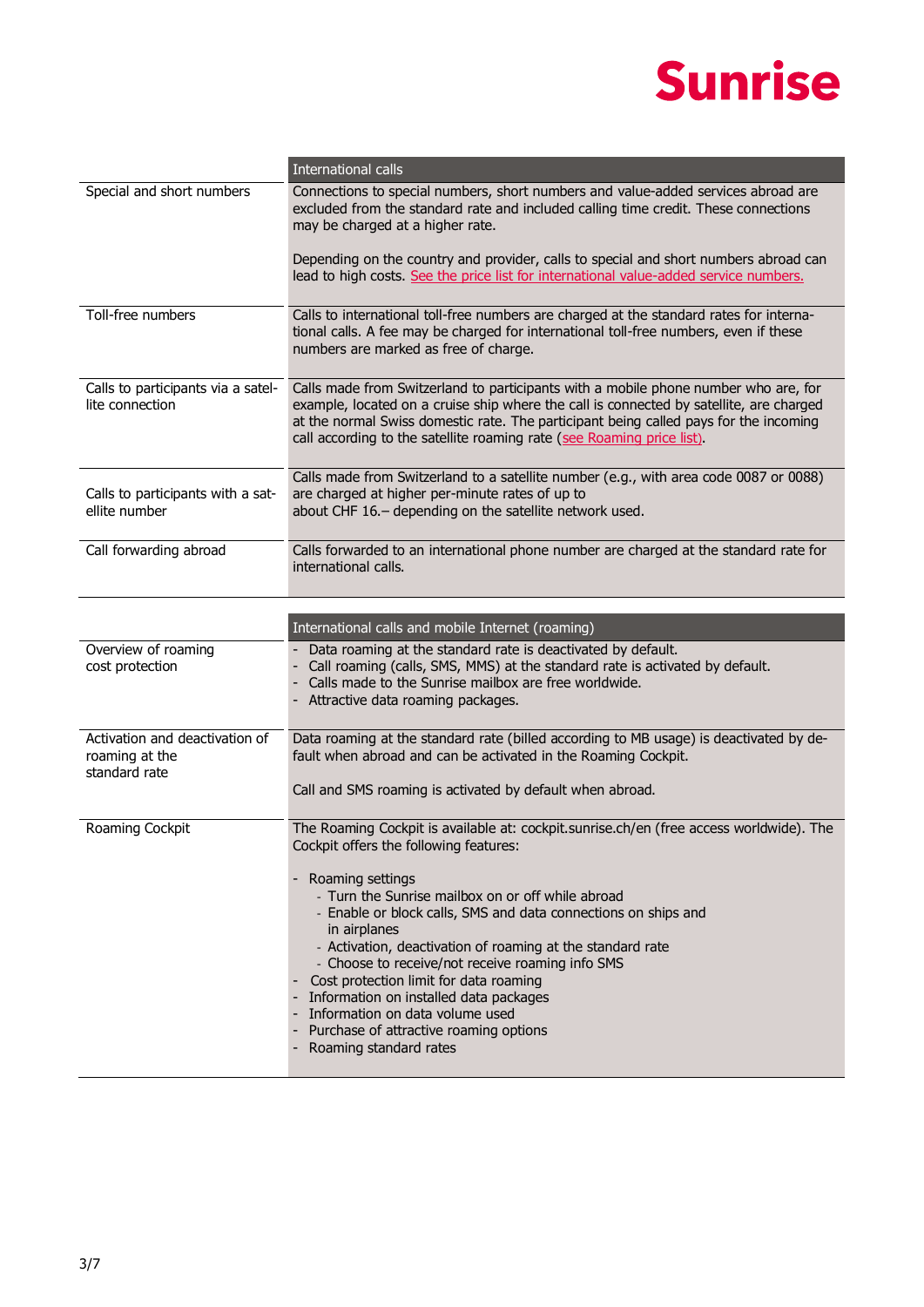|                                  | International calls and mobile Internet (roaming)                                                                                                                                                                                                                                                                                                                                                                                                                              |  |  |
|----------------------------------|--------------------------------------------------------------------------------------------------------------------------------------------------------------------------------------------------------------------------------------------------------------------------------------------------------------------------------------------------------------------------------------------------------------------------------------------------------------------------------|--|--|
| Roaming standard rates           | Usage-based prices depend on the country in which one is located (Regions 1-3). Billing<br>is based on MB usage. If the relevant subscription does not have any credit or data, or<br>if it has been used up, the following services will be charged at the standard roaming<br>rate:<br>- Outgoing calls<br>- Incoming calls<br>- SMS/MMS<br>- Mobile Internet and data usage<br>See Roaming price list<br>Data roaming packages are recommended in order to keep costs down. |  |  |
| Call billing increments          | Charged by the second, with rounding to the next 10 centimes per call                                                                                                                                                                                                                                                                                                                                                                                                          |  |  |
|                                  | Exception: Outgoing calls will incur costs equivalent to at least a 30-second call, even if<br>they are shorter.                                                                                                                                                                                                                                                                                                                                                               |  |  |
| Connection setup fee             | <b>None</b>                                                                                                                                                                                                                                                                                                                                                                                                                                                                    |  |  |
| Special and short numbers        | Calls made to the respective country's equivalent of special numbers, short numbers or<br>value-added services while abroad may be charged at a higher rate. Such calls are not<br>part of any available included calling time credit.                                                                                                                                                                                                                                         |  |  |
| Toll-free numbers                | Calls made from the country of travel to «toll-free numbers» in the same country or in<br>another country are charged at a higher rate, just like special numbers, and are not part<br>of any available included calling time credit.                                                                                                                                                                                                                                          |  |  |
| Satellite roaming                | Roaming via satellite connections, such as on airplanes and cruise ships,<br>is charged at higher rates.<br>Only satellite connections via call/SMS/MMS are possible.                                                                                                                                                                                                                                                                                                          |  |  |
|                                  | Data roaming is blocked.                                                                                                                                                                                                                                                                                                                                                                                                                                                       |  |  |
| Call forwarding                  | When a call is forwarded from abroad (e.g., to a landline connection in Switzerland),<br>both the incoming call and the forwarded outgoing call are charged at the standard<br>roaming rate.                                                                                                                                                                                                                                                                                   |  |  |
| Forwarding to<br>Sunrise mailbox | Free<br>Deactivate mailbox: #145#<br>Activate mailbox: *145#                                                                                                                                                                                                                                                                                                                                                                                                                   |  |  |
| Listening to<br>voice messages   | Calls made to the Sunrise mailbox from abroad to listen to voice messages are charged<br>at the standard roaming rate.                                                                                                                                                                                                                                                                                                                                                         |  |  |
| Data billing increments          | Charged per kilobyte, with rounding to the nearest 10 centimes per session.                                                                                                                                                                                                                                                                                                                                                                                                    |  |  |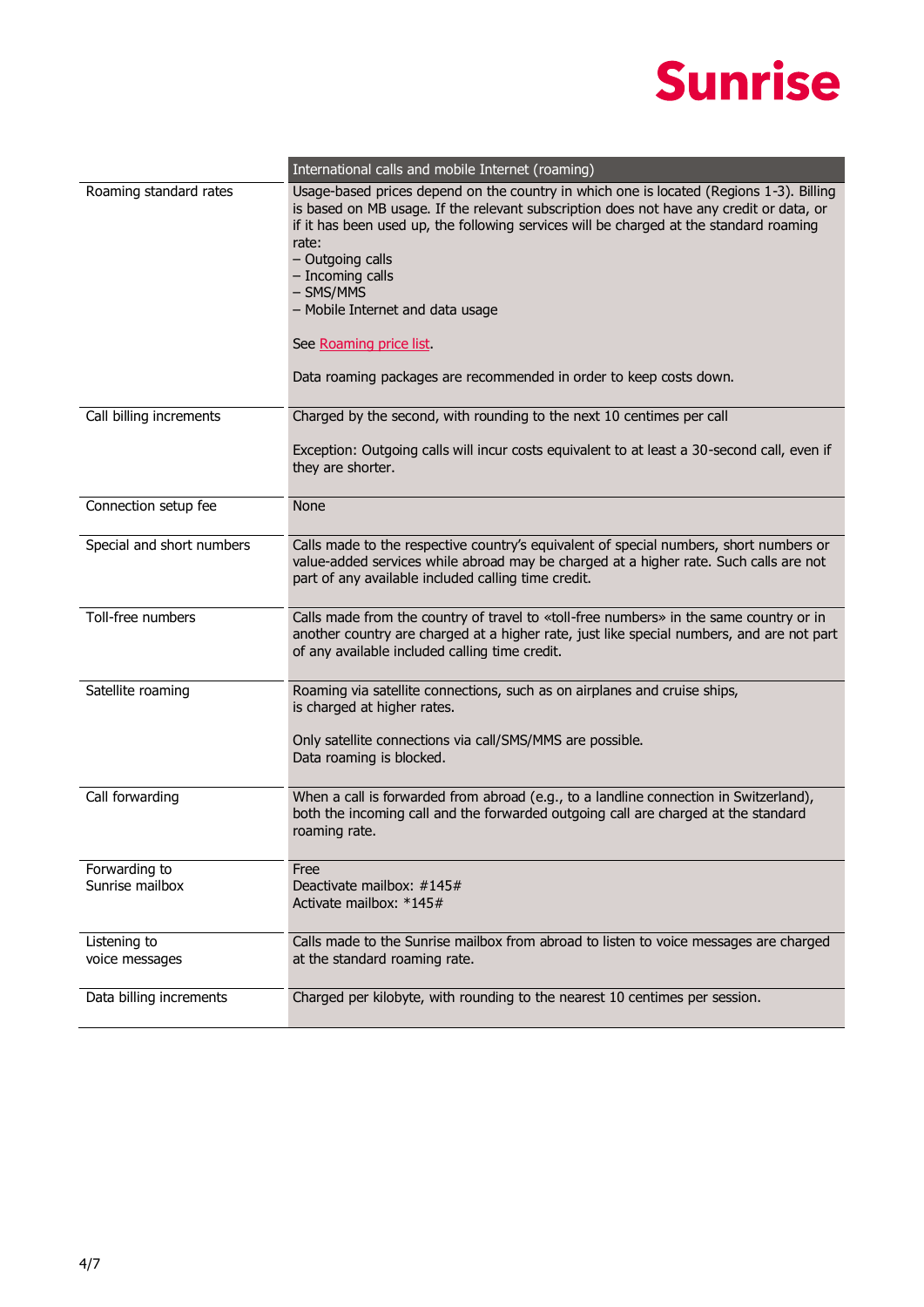|                                                                 | International calls and mobile Internet (roaming)                                                                                                                                                                                                                                                                                                               |  |
|-----------------------------------------------------------------|-----------------------------------------------------------------------------------------------------------------------------------------------------------------------------------------------------------------------------------------------------------------------------------------------------------------------------------------------------------------|--|
| Roaming cost control                                            | Every time the customer goes abroad, they will automatically receive an SMS to inform<br>them of the applicable roaming rate. Receipt of the roaming info SMS can be switched<br>on or off in the Roaming Cockpit or My Sunrise.                                                                                                                                |  |
|                                                                 | Sunrise data alert is activated by default with a monthly cost limit of CHF 100.-. The<br>limit can be changed or deactivated in the Roaming Cockpit or My Sunrise. When 50%<br>of the set limit is reached, an info SMS is sent for cost control purposes. Once the cost<br>limit is reached, roaming data traffic will be blocked until the end of the month. |  |
|                                                                 | To remove the block for the current month: SMS (free) with the text UNBLOCK to 3310                                                                                                                                                                                                                                                                             |  |
|                                                                 | The roaming cost limit Sunrise data alert contains the roaming data costs accrued<br>within one calendar month, excluding any charges for roaming options or roaming data<br>packages.                                                                                                                                                                          |  |
|                                                                 | The roaming cost limit contains the roaming data costs accrued within one calendar<br>month. Under certain conditions and depending on the country in which one is surfing,<br>there may be a time delay between generated roaming volume and the sending of an<br>alert SMS or blocking of data traffic.                                                       |  |
|                                                                 | Youth benefits                                                                                                                                                                                                                                                                                                                                                  |  |
| 50% discount on<br>the public transport Half Fare<br>Travelcard | With the Half Fare option, a one-year Half Fare Travelcard can be purchased with a<br>50% discount for as long as the contract is valid, using installment payments. The Half<br>Fare Travelcard annual subscription is paid in 12 monthly installments as an item on the<br>mobile bill.                                                                       |  |
|                                                                 | • Half Fare Travelcard extension (under 25 years old)<br>12 x CHF 4.15/month (purchase price CHF 49.80 instead of CHF 100.-)<br>Only for existing Half Fare Travelcard customers who want to renew their subscription.                                                                                                                                          |  |
|                                                                 | • Half Fare Travelcard extension (under 25 years old)<br>12 x CHF 5.-/month (purchase price CHF 60.- instead of CHF 120.-)<br>Only for customers who are purchasing the Half Fare Travelcard for the first time or<br>who previously had a Half Fare Travelcard subscription and did not renew it.                                                              |  |
|                                                                 | • Half Fare Travelcard extension (from 25 to 30 years of age)<br>12 x CHF 6.85/month (purchase price CHF 82.20 instead of CHF 165.-)<br>Only for existing Half Fare Travelcard customers who want to renew their subscription.                                                                                                                                  |  |
|                                                                 | • New Half Fare Travelcard purchase (from 25 to 30 years of age)<br>12 x CHF 7.70/month (purchase price CHF 92.40 instead of CHF 185.-)<br>Only for customers who are purchasing the Half Fare Travelcard for the first time or<br>who previously had a Half Fare Travelcard subscription and did not renew it.                                                 |  |
|                                                                 | Subject to price changes imposed by the public transport authority.                                                                                                                                                                                                                                                                                             |  |
|                                                                 | Contract duration                                                                                                                                                                                                                                                                                                                                               |  |
| Activation                                                      | The subscription is activated on the day of registration or on the requested date if the                                                                                                                                                                                                                                                                        |  |
|                                                                 | number is being ported.                                                                                                                                                                                                                                                                                                                                         |  |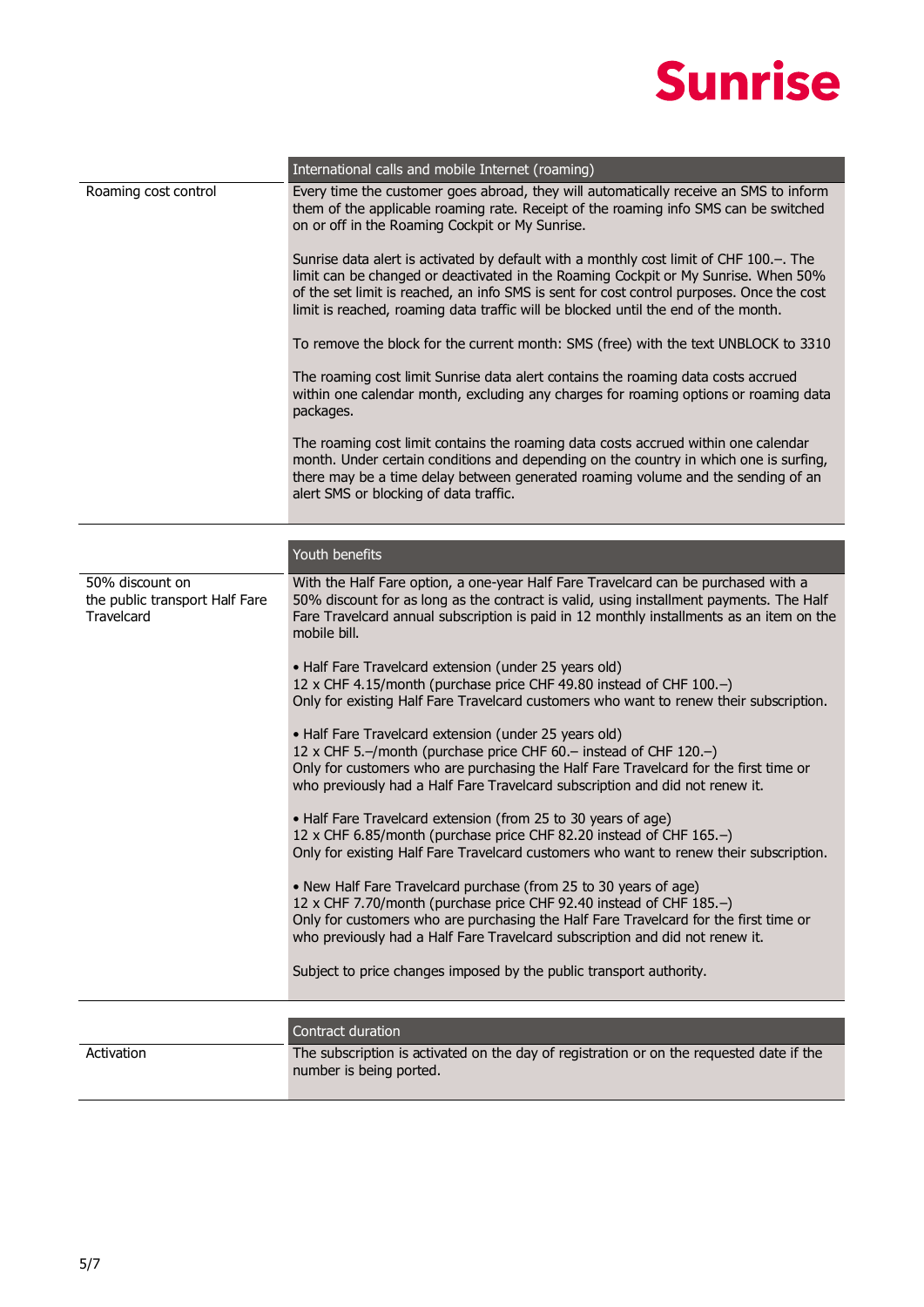|                                                                | Contract duration                                                                                                                                                                                                                                                                                                                                                                                                                    |  |  |
|----------------------------------------------------------------|--------------------------------------------------------------------------------------------------------------------------------------------------------------------------------------------------------------------------------------------------------------------------------------------------------------------------------------------------------------------------------------------------------------------------------------|--|--|
| Subscriptions without a mini-<br>mum duration,<br>cancellation | A subscription without a minimum duration may be canceled with a notice period of 60<br>days to the end of any month.                                                                                                                                                                                                                                                                                                                |  |  |
| Subscriptions with minimum<br>duration,<br>cancellation        | Certain offers may be linked to a minimum contract period. The terms of the offer ap-<br>ply. In this case, the mobile phone contract can be canceled with a notice period of 60<br>days to the end of the minimum contract period. Once the minimum contract period has<br>expired, the contract may be canceled with a notice period of 60 days to the end of any<br>month.                                                        |  |  |
| Early cancellation,<br>costs                                   | If the subscription is canceled before the end of the minimum contract period, the cus-<br>tomer must pay the recurring monthly basic fees in full up to the end of the minimum<br>contract period.                                                                                                                                                                                                                                  |  |  |
|                                                                | Monthly recurring basic fees are determined based on the usual basic fee of the respec-<br>tive subscription plus any promotion surcharges, unless otherwise specified for the offer<br>concerned.                                                                                                                                                                                                                                   |  |  |
|                                                                | For contracts with no minimum contract period or for those where the minimum con-<br>tract period has expired, the customer may only cancel their contract without observing<br>the regular notice period if they pay the basic monthly fees up to the regular cancella-<br>tion date plus an additional CHF 100 .-.                                                                                                                 |  |  |
| How to cancel                                                  | The subscription must be canceled either by phone or via the Sunrise Chat. More details<br>are available at sunrise.ch/cancellation. Cancellations via letter or e-mail are not valid.<br>Written cancellations will still be accepted for cancellations with phone number porting,<br>as long as this cancellation is submitted electronically by the provider on behalf of the<br>customer over the course of the porting process. |  |  |
|                                                                | Cancellation by phone<br>- From within Switzerland: 0800 100 600 (free)<br>- From abroad: +41 58 777 01 01                                                                                                                                                                                                                                                                                                                           |  |  |
|                                                                | Cancellation via Sunrise Chat<br>- The link to the chat is available at sunrise.ch/cancellation                                                                                                                                                                                                                                                                                                                                      |  |  |
| Switching subscriptions                                        | For all subscriptions, switching to a subscription with a higher monthly fee is possible<br>free of charge.                                                                                                                                                                                                                                                                                                                          |  |  |
|                                                                | Switching to a subscription with a lower basic fee is generally possible at the beginning<br>of the following month. During the minimum contract duration, it is only possible to<br>switch to a subscription with a lower basic fee by paying a buyout fee. After the mini-<br>mum contract duration has ended, such a switch is free of charge.                                                                                    |  |  |
|                                                                | With certain offers, switching to a subscription with a lower basic fee will either not be<br>possible or will incur additional costs. The terms and conditions of the offer apply. With<br>a switch in subscription plans during a month, included service components of the pre-<br>vious and the new subscription will be charged on a prorated basis.                                                                            |  |  |
| <b>Billing</b>                                                 | The basic fee is billed after activation. The basic fee is automatically billed on a monthly<br>basis until the option is canceled. If a customer signs up for or changes a mobile sub-<br>scription during a billing month, the basic monthly fee and included services (minutes,<br>SMS, MB etc.) are billed on a prorated basis.                                                                                                  |  |  |
| Forever Young                                                  | Customers are entitled to sign up for a young rate if they are under 30 years of age or<br>up to the end of their 29th year. Customers who signed up for a young subscription<br>when they were under 30 can keep it at the same price and with the same services $-$<br>forever!                                                                                                                                                    |  |  |